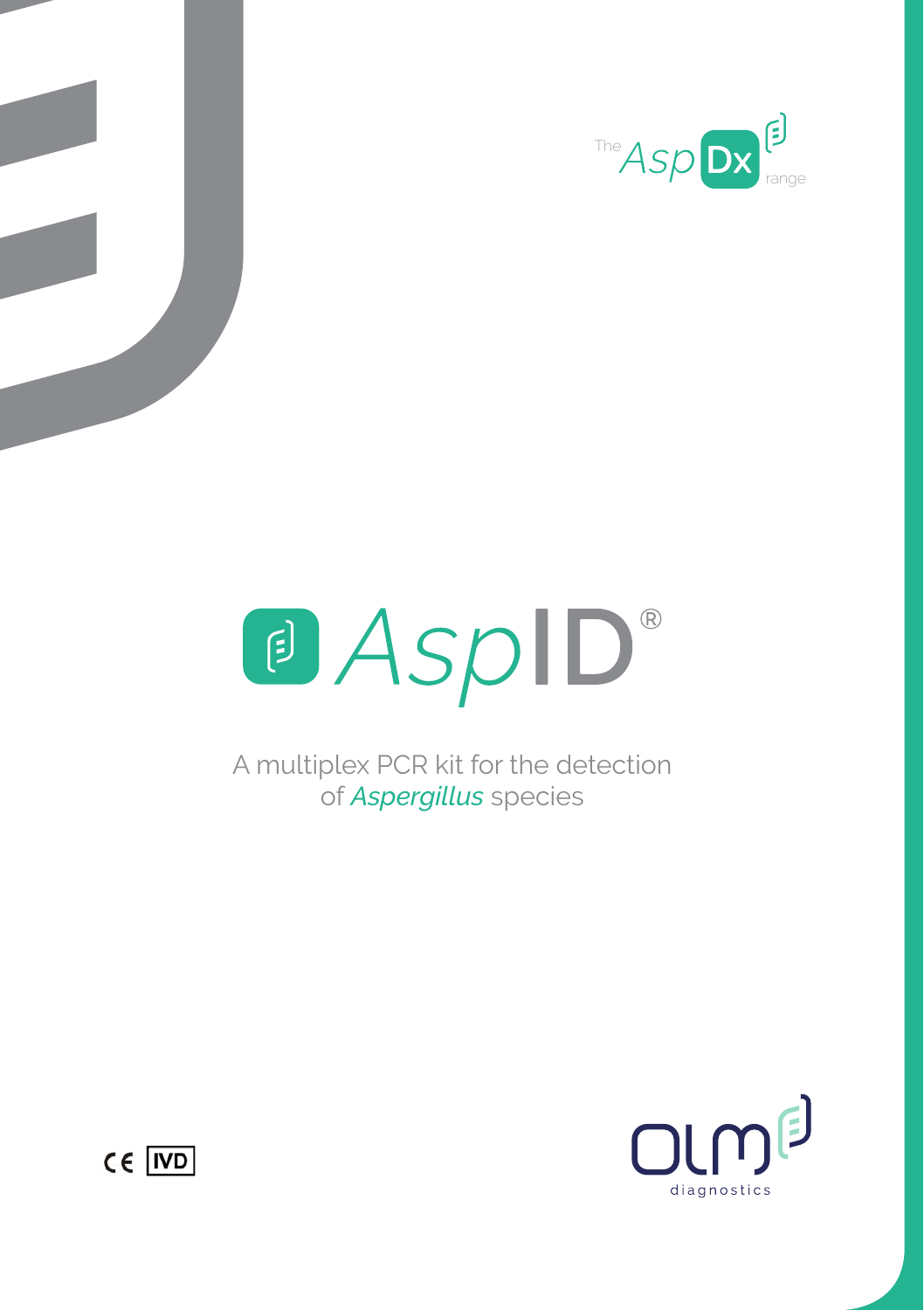(Code OLM2006)

# a AspID®

*Asp***ID®** is a multiplex qPCR test designed to detect genomic DNA of clinically relevant *Aspergillus* species. *Asp***ID®** rapidly detects *Aspergillus* species within 90 minutes of nucleic acid extraction, including specific detection of *A. terreus*, a fungus that is intrinsically resistant to amphotericin B.

*Asp***ID®** is being targeted for use as an aid in the assessment and evaluation of patients with suspected *Aspergillus* infection.

# <sup>®</sup> AspID<sup>®</sup>

- **50 reactions**
- Detection of *Aspergillus* species
- Differentiation of *A. terreus*



*Rapid diagnostics* Test results within **90 minutes**

#### Kit contents

- Primer/Probe mix
- qPCR master mix
- RNase/DNase-free water
- Positive Control
- IEC template

#### **Targets**

- *Aspergillus* species
- *Aspergillus* terreus
- IEC

### Validation

- Validated on fungal cultures
- Validated on clinical broncho-alveolar lavage fluid samples
- Validated on extracts from clinically relevant matrices (BAL and serum)
- Validated on AsTeC *Aspergillus* calibrator material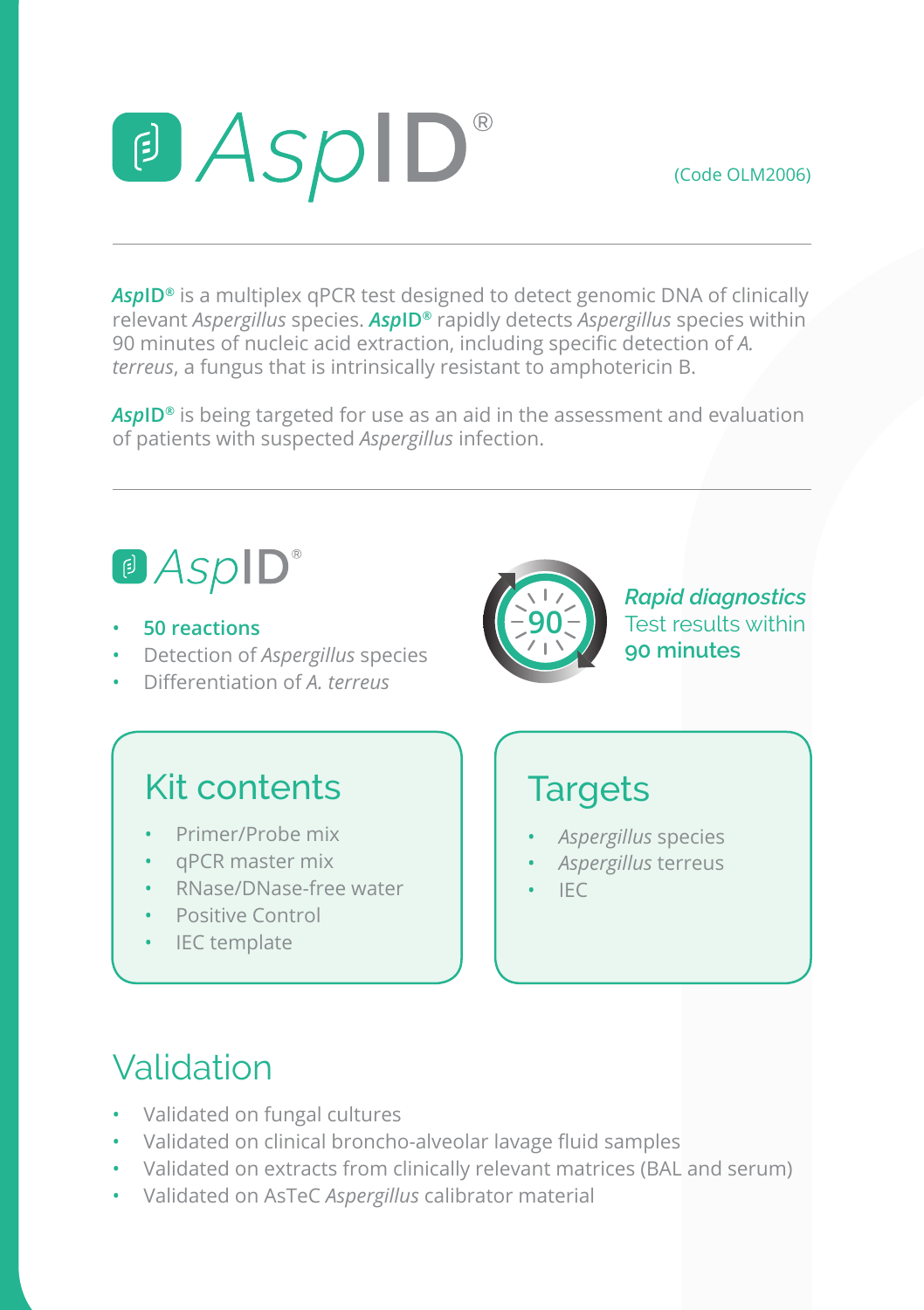#### Features and benefits

- Direct detection on clinical nucleic acid extracts
- **Results within 90 minutes** of nucleic acid extraction
- **Internal extraction control (IEC)** included
- Positive control included
- **'Ready to use' reagents** no resuspension/dilution steps required
- Suitable for real-time PCR instruments
- From DNA extract to PCR result in **4 simple steps**

#### Performance characteristics

- Under optimal PCR conditions the primers in OLM's *Asp***ID®** kits result in **amplification efficiencies of >90%**
- Broad dynamic detection range of at least **six orders of magnitude**
- Sensitive to <10 copies of *Aspergillus* target template (equivalent to **<1 fungal genome**)

#### Quality assurance

*Asp***ID®** was developed, optimised and validated in strict compliance with the **MIQE guidelines** and is suitable for real-time PCR instruments, using hydrolysis probe detection chemistry.

#### **OLM's promise to you;**

- Assays professionally designed by an expert
- Assays scientifically validated in our laboratory
- Guaranteed high quality reagents
- Exceptional value for money